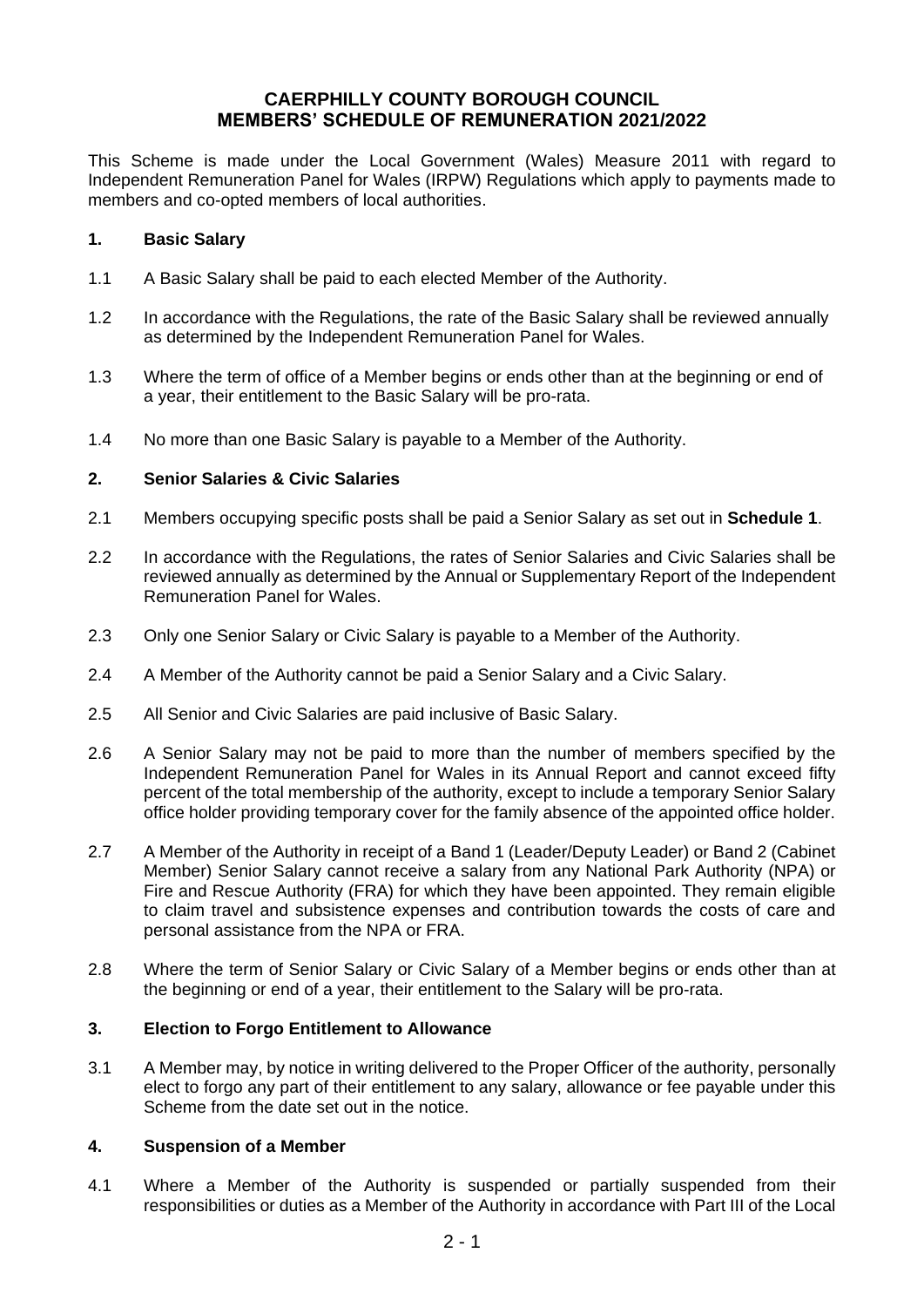Government Act 2000 (Conduct of Members), or regulations made under the Act, the part of the Basic Salary payable to them in respect of that period for which they are suspended will be withheld by the Authority (Section 155 (1) of the Measure).

4.2 Where a Member in receipt of a Senior Salary is suspended or partially suspended from being a Member of the Authority in accordance with Part III of the Local Government Act 2000 (Conduct of Members), or regulations made under the Act, the Authority must not make payments of the Member's Senior Salary for the duration of the suspension (Section 155 (1) of the Measure). If the partial suspension relates only to the specific responsibility element of the payment, the Member may retain the Basic Salary.

# **5. Repayment of salaries, allowances or fees**

- 5.1 Where payment of any salary, allowance or fee has been made to a Member of the Authority or Co-opted Member in respect of any period during which the Member concerned:
	- (a) is suspended or partially suspended from that Member's/Co-opted Member's duties or responsibilities in accordance with Part 3 of the 2000 Act or regulations made under that Act;
	- (b) ceases to be a Member of the Authority or Co-opted Member; or
	- (c) is in any other way not entitled to receive a salary, allowance or fee in respect of that period,

the Authority will require that such part of the allowance as relates to any such period be repaid.

# **6. Payments**

- 6.1 Payments of all allowances will be made by the Payroll Manager by instalments of one-twelfth of the Member's annual entitlement on 15<sup>th</sup> of each month.
- 6.2 Where payment has resulted in a Member receiving more than their entitlement to salaries, allowances or fees the Authority will require that such part that is overpayment be repaid.
- 6.3 All payments are subject to the appropriate tax and National Insurance deductions.

# **7. Contribution towards Costs of Care and Personal Assistance**

- 7.1 Contribution towards Costs of Care and Personal Assistance shall be paid to a Member or Co-opted Member, who has caring responsibility for dependent children or adults, or a personal care requirement, provided the Member incurs expenses in the provision of such care whilst undertaking 'approved' council duties.
- 7.2 The" approved" council duties in respect of payments made under this paragraph include those set out in Schedule 2 and may also include
	- (a) A meeting necessary to member's work in connection with constituency or ward responsibilities which arise from the discharge of Council functions and
	- (b) travelling and preparation time arising from meetings undertaken in respect of (a) above and/or outlined in Schedule 2.
- 7.3 Contribution towards Costs of Care and Personal Assistance applies in respect of a dependant under 16 years of age, or a minor or adult who normally lives with the member as part of their family and who cannot be left unsupervised for whom the Member or Coopted Member can show that care is required. If a Member or Co-opted Member has more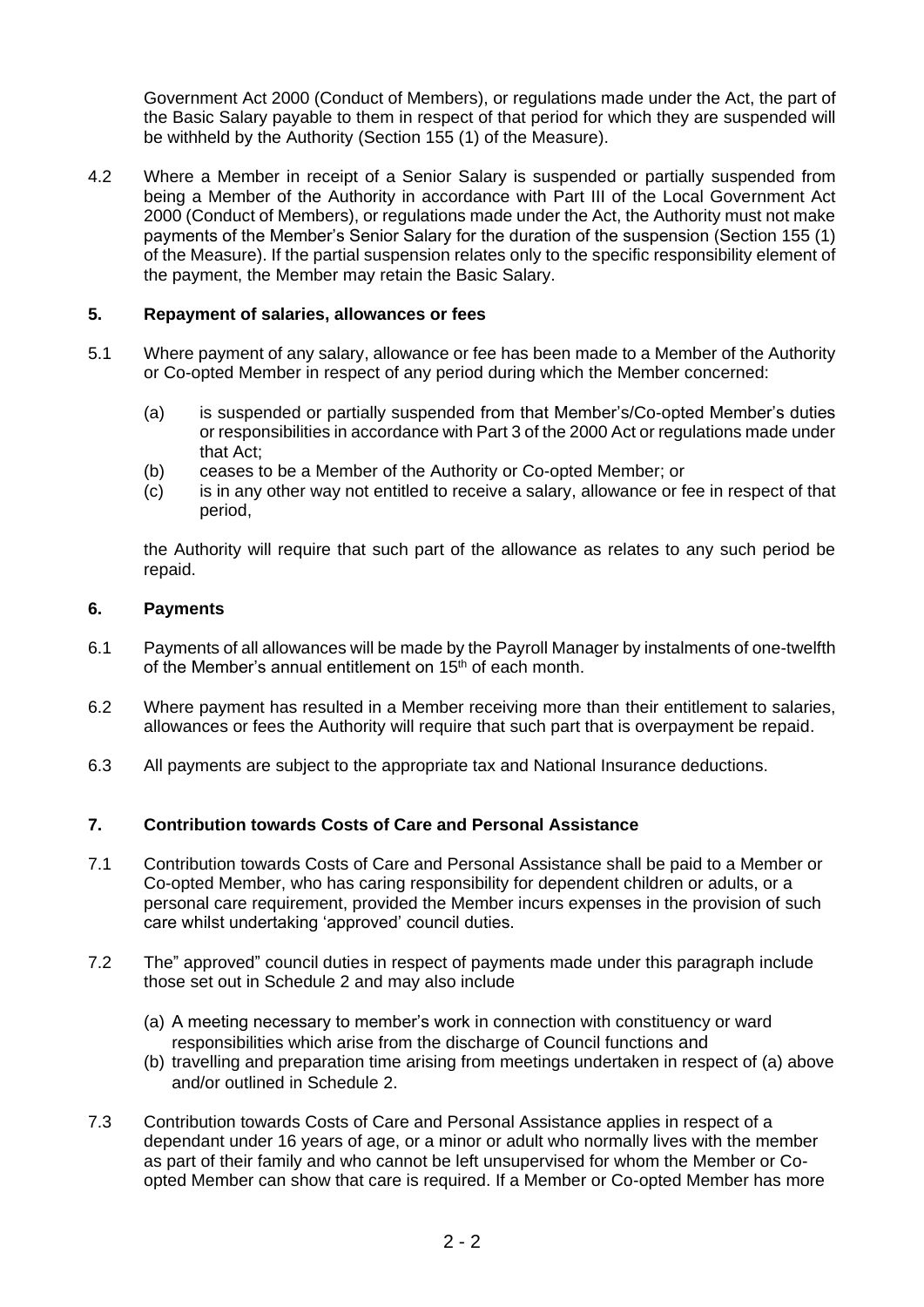than one dependant the Member may claim more than one allowance, provided the Member can demonstrate a need to make separate arrangements for care.

7.4 Eligible Members may claim contribution towards costs of care and personal assistance for actual and receipted costs as set out in Schedule 1. All claims for the contribution towards costs of care and personal assistance should be made in writing to the Head of Democratic Services detailing times, dates and reasons for claim. Receipts are required for both informal and formal care arrangements.

### **8. Family Absence**

- 8.1 Members are entitled under the provisions of the Family Absence for Members of Local Authorities (Wales) Regulations 2013 to a period of family absence, during which if they satisfy the prescribed conditions they are entitled to be absent from authority meetings.
- 8.2 When taking family absence Members are entitled to retain a basic salary irrespective of their attendance record immediately preceding the commencement of the family absence.
- 8.3 Should a senior salary holder be eligible for family absence they will be able to continue to receive their senior salary for the duration of the absence.
- 8.4 If the authority agrees that it is necessary to make a substitute appointment to cover the family absence of a senior salary holder the Member substituting will be eligible if the authority so decides to be paid a senior salary.
- 8.5 If the paid substitution results in the authority exceeding its maximum number of senior salaries, an addition to the maximum will be allowed for the duration of the substitution.

### **9. Co-optees' payments**

- 9.1 A Co-optees' daily fee (with a provision for half day payments) shall be paid to Co-optees, provided they are statutory Co-optees with voting rights.
- 9.2 Co-optees' payments will be capped at a maximum of the equivalent of **10** full days a year for each committee to which an individual may be co-opted.
- 9.3 Payments will take into consideration travelling time to and from the place of the meeting, reasonable time for pre meeting preparation and length of meeting (up to the maximum of the daily rate).
- 9.4 The following are designated as the "appropriate officer" and will determine preparation time, travelling time and length of meeting, the fee will be paid on the basis of this determination.
	- The Monitoring Officer in respect of Co-opted members serving on Standards Committee.
	- The Internal Audit Manager in respect of Co-opted members serving on Audit Committee.
	- The Head of Democratic Services in respect of Co-opted members serving on Education Scrutiny Committee
- 9.5 The appropriate officers can determine in advance whether a meeting is programmed for a full day and the fee will be paid on the basis of this determination even if the meeting finishes before four hours has elapsed.
- 9.6 A half day meeting is defined as up to 4 hours.
- 9.7 A full day meeting is defined as over 4 hours.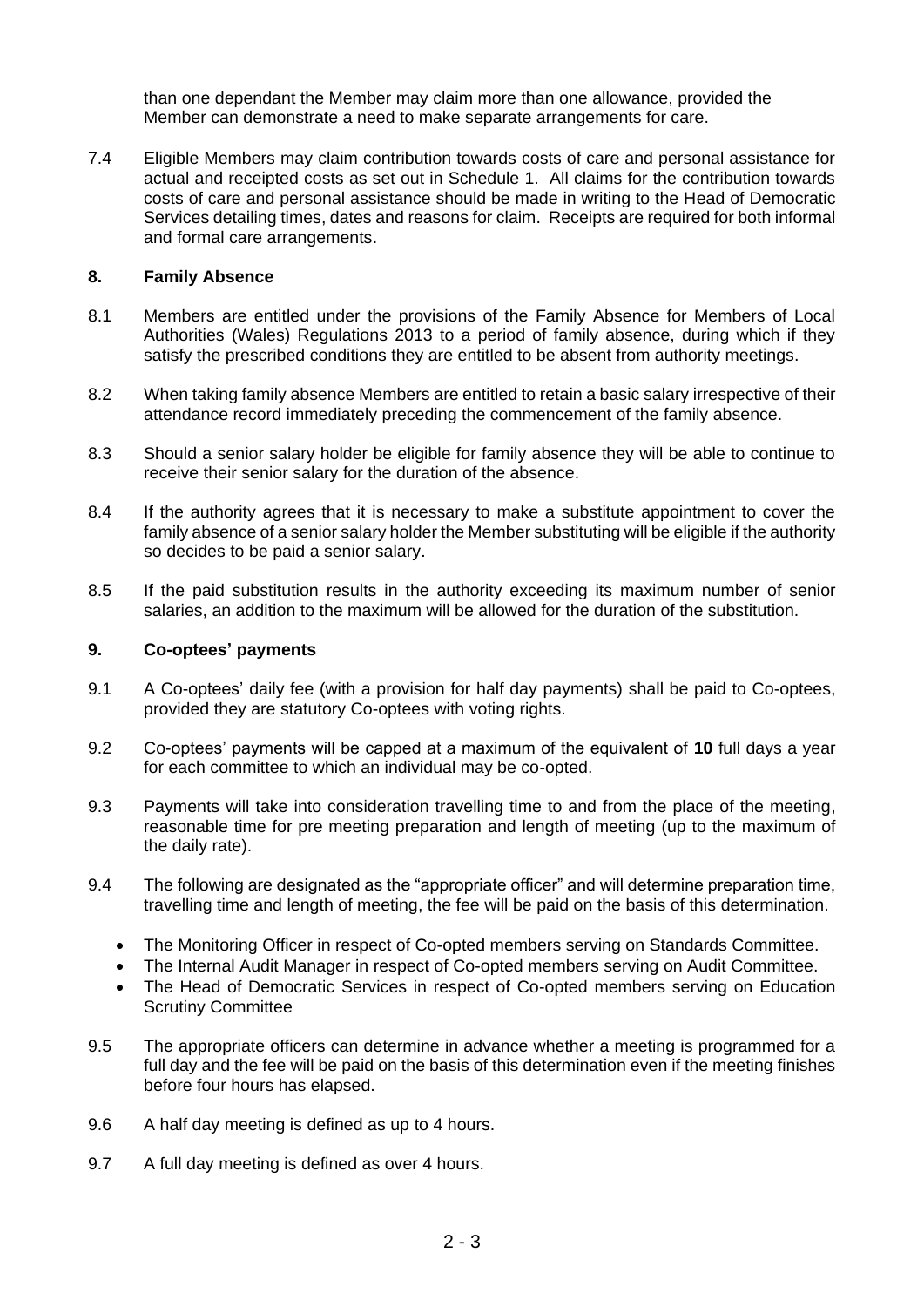- 9.8 The daily and half day fee for the Chairpersons of the Standards Committee and Audit Committee, as determined by the Independent Remuneration Panel for Wales, is set out in **Schedule 1**.
- 9.9 The daily and half day fee for other statutory Co-optees with voting rights, as determined by the Independent Remuneration Panel for Wales, is set out in **Schedule 1**.

# **10. Travel and Subsistence Allowances**

# 10.1 **General Principles**

- 10.2 Members and Co-opted Members are entitled to claim travelling expenses when travelling on the Authority's business for 'approved duties' as set out in **Schedule 2.** Where Members travel on the Authority's business they are expected to travel by the most cost-effective means. In assessing cost effectiveness regard will be given to journey time. A Member who does not travel by the most cost-effective means may have their claim abated by an appropriate amount.
- 10.3 Where possible Members should share transport.
- 10.4 The distance claimed for mileage should be the shortest reasonable journey by road from the point of departure to the point at which the duty is performed, and similarly from the duty point to the place of return.
- 10.5 The rates of Members' Travel and Subsistence Allowances are set out in **Schedule 3** and are subject to annual review by the Independent Remuneration Panel for Wales.
- 10.6 Where a Member is suspended or partially suspended from their responsibilities or duties as a Member of the Authority in accordance with Part III of the Local Government Act 2000 (Conduct of Members), or regulations made under the Act, any travel and subsistence allowances payable to them in respect of that period for which they are suspended or partially suspended must be withheld by the Authority.

# **11. Travel by Private Vehicle**

- 11.1 The Independent Remuneration Panel for Wales has determined that the maximum travel rates payable should be the rates set out by Her Majesty's Revenue & Customs for the use of private cars, motor cycles and pedal cycles plus any passenger supplement.
- 11.2 The mileage rates for private vehicles as determined by the Independent Remuneration Panel for Wales are set out in **Schedule 3.**
- 11.3 Where a Member makes use of their private vehicle for approved duty purposes, the vehicle must be insured for business use. Proof of appropriate insurance must be provided to the Authority on request.

# **12. Travel by Public Transport**

### 12.1 **Rail/Coach Travel**

Unless otherwise authorised rail tickets will be second-class.

Democratic Services will purchase requisite rail and coach tickets for Members in advance of journeys. In the unlikely event that a Member needs to purchase a ticket directly, payment will be reimbursed upon production of the used ticket and/or a receipt.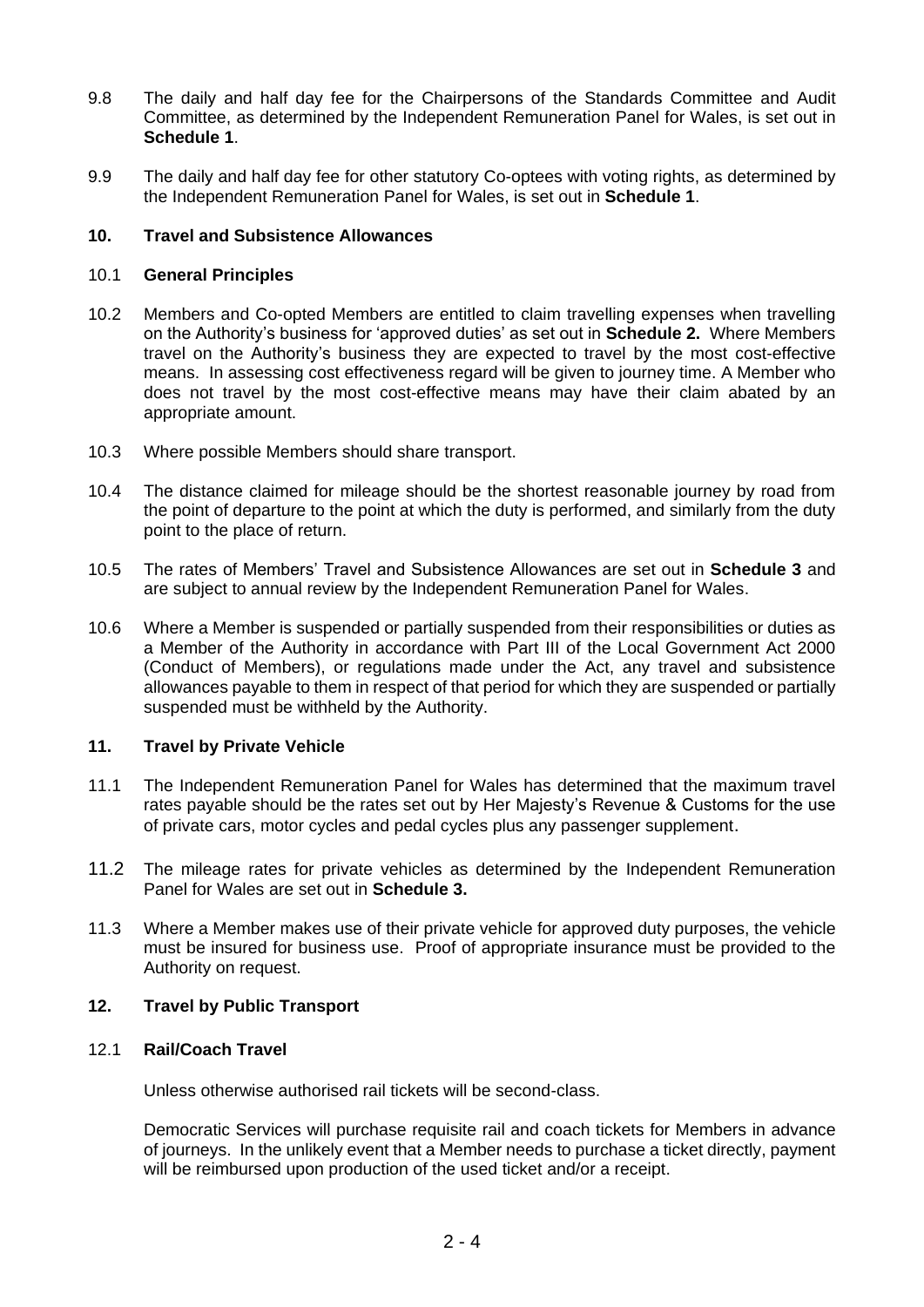# 12.2 **Taxi Fares**

Taxi fares will only be reimbursed where their use has been authorised for cases of urgency, where no public transport is reasonably available, or a Member has a particular personal need. Re-imbursement will be upon receipt only.

# 12.3 **Air Fare (optional)**

Travel by air is permissible if it is the most cost-effective means of transport. Authorisation of the Chief Executive is required and tickets will be purchased by Democratic Services.

### 12.4 **Travel Abroad**

Travel abroad on the Authority's business will only be permitted where authorised by Chief Executive. Democratic Services will arrange travel and accommodation.

### 12.5 **Other Travel Expenses**

Members are entitled to reimbursement of toll fees, parking fees, overnight garaging and other necessary travel associated expenses. Re-imbursement will be upon receipt only.

### **13. Overnight Accommodation**

- 13.1 Overnight stays will only be permitted where the Authority's business extends to two days or more, or the venue is at such a distance that early morning or late night travel would be unreasonable. All overnight stays must receive prior authorisation from the Head of Democratic Services.
- 13.2 Overnight accommodation will be booked by Democratic Services. Wherever possible the overnight accommodation will be pre-paid or invoiced.
- 13.3 Direct booking of overnight accommodation by a Member will only be permitted in the event of an emergency. Reimbursement will only be made upon the production of a receipt and will be at a level deemed reasonable and not in excess of the rates set out in **Schedule 3**.

#### **14 Subsistence Allowance**

- 14.1 The day subsistence rate to meet the costs of meals and refreshments in connection with approved duties (including breakfast when not provided as part of overnight accommodation) is set out in **Schedule 3**. The maximum daily rate covers a 24 hour period and can be claimed for any meal that is relevant, providing such a claim is supported by receipt(s)
- 14. 2 No provision is made for subsistence claims within the County Borough.

#### **15. Claims and Payments**

- 15.1 A claim for travel and subsistence allowances must be made in writing within two months of the end of the calendar month in which entitlement to allowances arises and must be accompanied by the relevant receipts.
- 15.2 Allowances will be paid by the Payroll Manager by direct bank credit.

### **16. Pensions**

16.1 The Authority shall enable its Members who are eligible to join the Local Government Pension Scheme.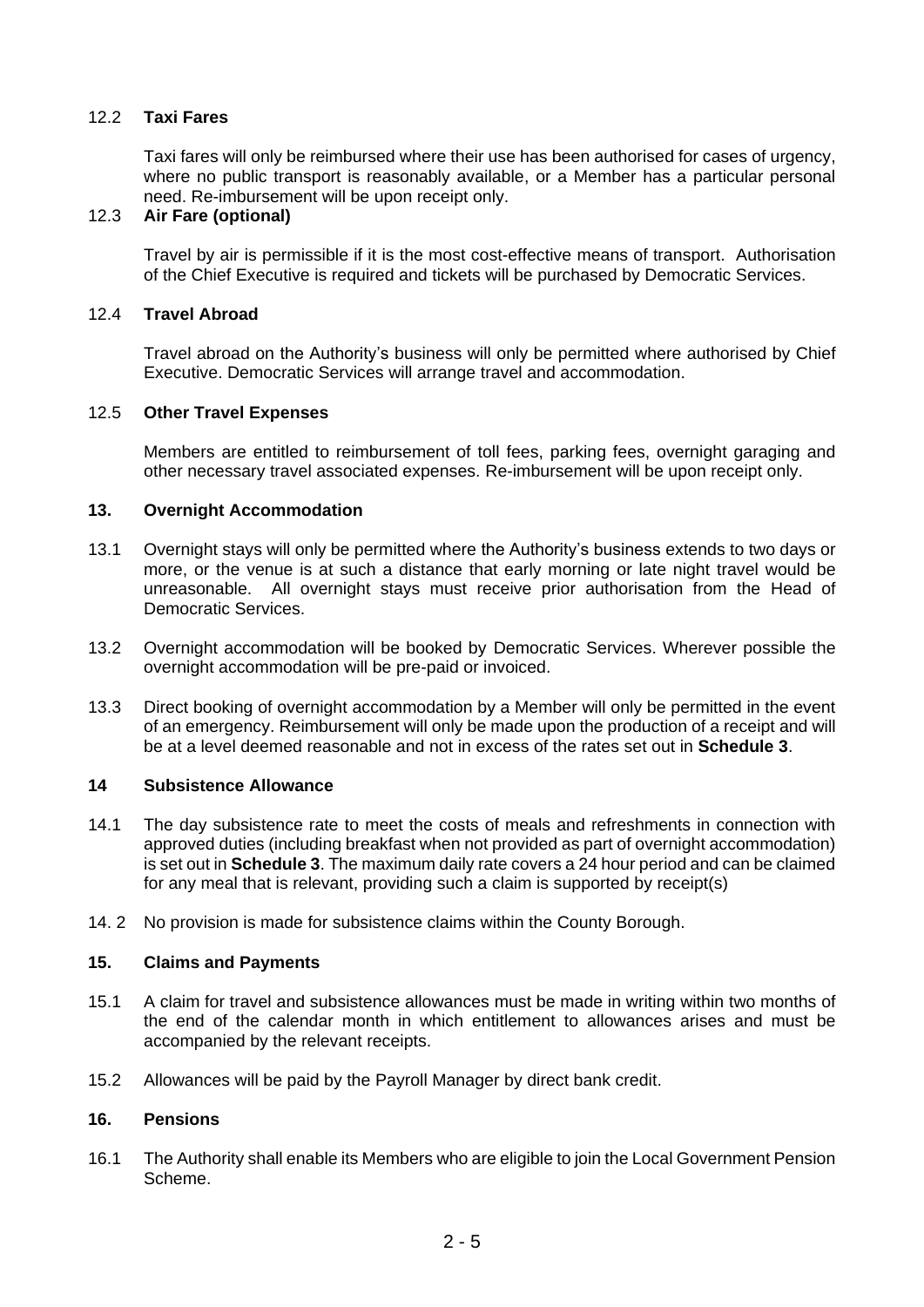# **17 Supporting the work of Authority Members**

- 17.1 The Independent Remuneration Panel for Wales expects Members to be provided with adequate support to carry out their duties and that the support provided should take account of the specific needs of individual Members. The Authority's Democratic Services Committee is required to review the level of support provided to Members and should take proposals for reasonable support to the full council.
- 17.2 All elected Members & Co-opted Members should be provided with adequate telephone, email and internet facilities to give electronic access to appropriate information.
- 17.3 Such support should be without cost to any Member. Deductions must not be made from Members' salaries as a contribution towards the cost of support which the Authority has decided is necessary for the effectiveness and or efficiency of Members.

### **18 Compliance**

18.1 In accordance with the Regulations, the Authority must comply with the requirements of Independent Remuneration Panel for Wales in respect of the monitoring and publication of payments made to Members and Co-opted Members as set out in **Schedule 4.**

### **Members & Co-opted Members are reminded that expense claims are subject to both internal and external audit.**

### **SCHEDULE 1**

# **SCHEDULE OF REMUNERATION 2021-2022**

|     | <b>MEMBERS ENTITLED TO BASIC SALARY</b>              | <b>ANNUAL</b><br><b>AMOUNT OF</b><br><b>BASIC</b><br><b>SALARY</b> |
|-----|------------------------------------------------------|--------------------------------------------------------------------|
|     | The following named elected members of the authority |                                                                    |
| 1.  | Michael Adams                                        | £14,368                                                            |
| 2.  | <b>Elizabeth Aldworth</b>                            | £14,368                                                            |
| 3.  | Alan Angel                                           | £14,368                                                            |
| 4.  | John Bevan                                           | £14,368                                                            |
| 5.  | <b>Phillip Bevan</b>                                 | £14,368                                                            |
| 6.  | Carmen Bezzina                                       | £14,368*                                                           |
| 7.  | Charlotte Bishop from 7th May, 2021                  | £14,368                                                            |
| 8.  | <b>Alan Collis</b>                                   | £14,368                                                            |
| 9.  | Donna Cushing (until 13th May, 2021)                 | £14,368                                                            |
| 10. | <b>Carl Cuss</b>                                     | £14,368                                                            |
| 11. | <b>Wynne David</b>                                   | £14,368                                                            |
| 12. | <b>Mike Davies</b>                                   | £14,368                                                            |
| 13. | <b>Kevin Dawson</b>                                  | £14,368                                                            |
| 14. | <b>Nigel Dix</b>                                     | £14,368                                                            |
| 15. | Colin Elsbury                                        | £14,368*                                                           |
| 16. | Kevin Etheridge                                      | £14,368                                                            |
| 17. | <b>Mark Evans</b>                                    | £14,368                                                            |
| 18. | <b>Andrew Farina-Childs</b>                          | £14,368                                                            |
| 19. | <b>Christine Forehead</b>                            | £14,368                                                            |
| 20. | <b>Elaine Forehead</b>                               | £14,368                                                            |
| 21. | <b>James Fussell</b>                                 | £14,368                                                            |
| 22. | Ann Gair                                             | £14,368                                                            |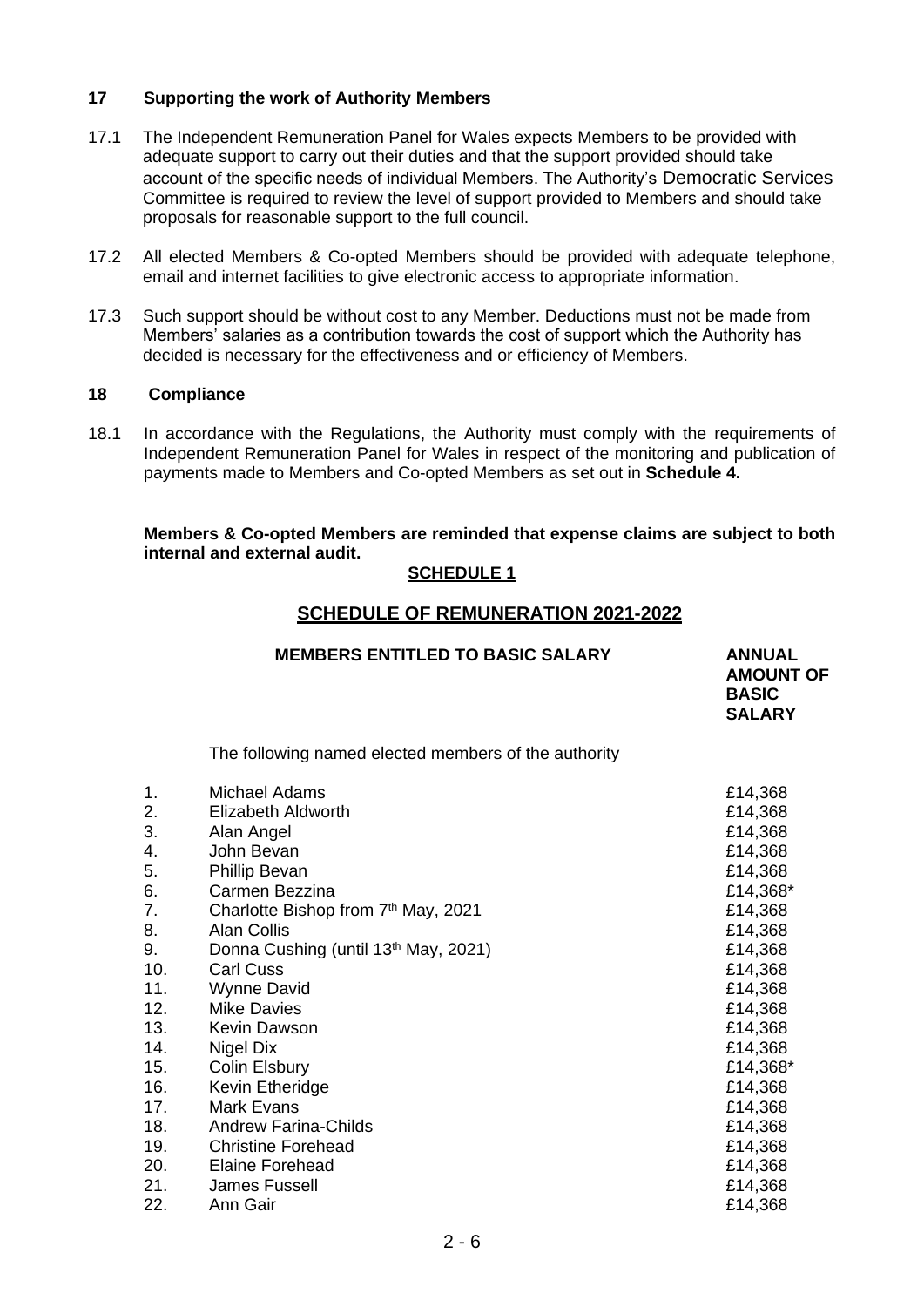| 23. | Rob Gough                                                    | £14,368 |
|-----|--------------------------------------------------------------|---------|
| 24. | David Hardacre                                               | £14,368 |
| 25. | Lindsey Harding                                              | £14,368 |
| 26. | David Harse                                                  | £14,368 |
| 27. | Derek Havard                                                 | £14,368 |
| 28. | Alan Higgs                                                   | £14,368 |
| 29. | <b>Adrian Hussey</b>                                         | £14,368 |
| 30. | Martyn James                                                 | £14,368 |
| 31. | <b>Vincent James</b>                                         | £14,368 |
| 32. | Leeroy Jeremiah                                              | £14,368 |
| 33. | Gary Johnston                                                | £14,368 |
| 34. | <b>Barbara Jones</b>                                         | £14,368 |
| 35. | Stephen Kent                                                 | £14,368 |
| 36. | Gez Kirby (until 12 <sup>th</sup> July)                      | £14,368 |
| 37. | Arianna Leonard                                              | £14,368 |
| 38. | Philippa Leonard                                             | £14,368 |
| 39. | <b>Brenda Miles</b>                                          | £14,368 |
| 40. | Sean Morgan (from 10th June 2021)                            | £14,368 |
| 41. | <b>Gaynor Oliver</b>                                         | £14,368 |
| 42. | <b>Robert Owen</b>                                           | £14,368 |
| 43. | Lisa Phipps (from $8th$ November 2021)                       | £14,368 |
| 44. | David Poole (no salary from 28th June to 28th November 2021) | £14,368 |
| 45. | <b>Dianne Price</b>                                          | £14,368 |
| 46. | Denver Preece (from 14th May, 2021)                          | £14,368 |
| 47. | John Roberts                                                 | £14,368 |
| 48. | Jon Scriven                                                  | £14,368 |
| 49. | <b>Graham Simmonds</b>                                       | £14,368 |
| 50. | Julian Simmonds (until 13 <sup>th</sup> May, 2021)           | £14,368 |
| 51. | <b>Steve Skivens</b>                                         | £14,368 |
| 52. | John Taylor                                                  | £14,368 |
| 53. | <b>Carl Thomas</b>                                           | £14,368 |
| 54. | Andrew Whitcombe (until 13th May, 2021)                      | £14,368 |
| 55. | <b>Lindsay Whittle</b>                                       | £14,368 |
| 56. | <b>Tom Williams</b>                                          | £14,368 |
| 57. | <b>Walter Williams</b>                                       | £14,368 |
| 58. | Ben Zaplatynski                                              | £14,368 |

Those Councillors indicated \* have forgone the salary increase for 2021/22 and this has continued for previous increases **ANNUAL**

|    | <b>SENIOR SALARIES ENTITELEMENTS</b><br>(includes basic salary)                                                                                                                       |                                                      | лшчиль<br><b>AMOUNT</b><br><b>OF SENIOR</b><br><b>SALARY</b> |  |
|----|---------------------------------------------------------------------------------------------------------------------------------------------------------------------------------------|------------------------------------------------------|--------------------------------------------------------------|--|
|    | <b>ROLE</b>                                                                                                                                                                           | <b>MEMBER</b>                                        |                                                              |  |
| 1. | <b>Leader of Council</b><br>Whole Authority Strategy & Direction                                                                                                                      | Philippa<br>Marsden                                  | £49,947                                                      |  |
| 2. | Deputy Leader & Cabinet Member for Economy<br>and Enterprise redesignated on 13 <sup>th</sup> May as<br>Deputy Leader and Cabinet Member for Economy<br>Enterprise and Infrastructure | Sean Morgan<br>Until 9 <sup>th</sup> June<br>2021    | £35,320                                                      |  |
|    | Redesignated as Deputy Leader & Cabinet<br>Member for Infrastructure, Towns & Property                                                                                                | James<br>Pritchard from<br>1 <sup>st</sup> July 2021 | £35,320                                                      |  |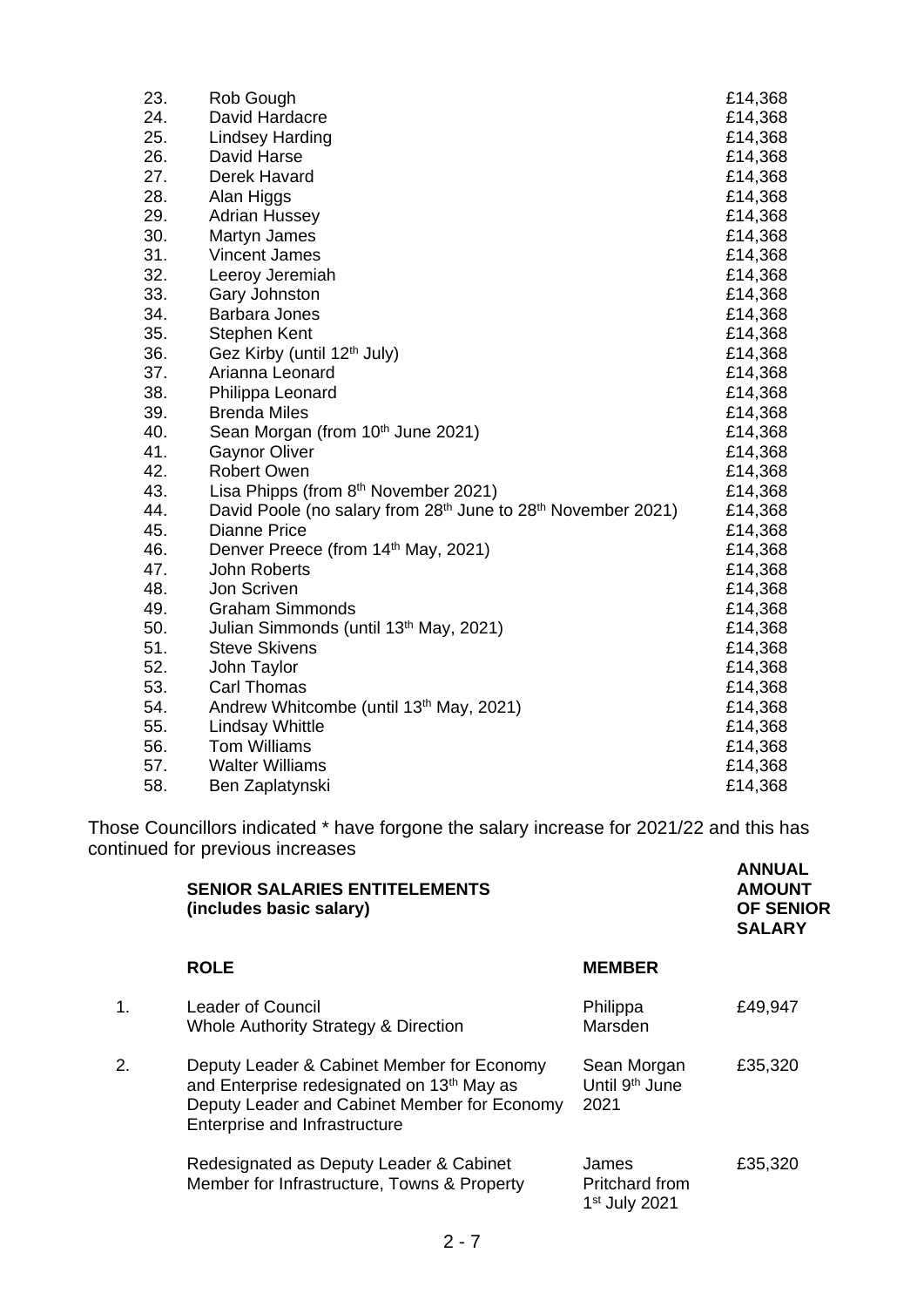| 3.  | Cabinet Member for Learning & Achievement<br>Redesignated on 13 <sup>th</sup> May as Cabinet Member<br>for Learning and Leisure                                                                                                                                                   | <b>Ross Whiting</b>                                     | £30,773 |
|-----|-----------------------------------------------------------------------------------------------------------------------------------------------------------------------------------------------------------------------------------------------------------------------------------|---------------------------------------------------------|---------|
| 4.  | <b>Cabinet Member for Corporate Services</b>                                                                                                                                                                                                                                      | Colin Gordon                                            | £30,773 |
| 5.  | Cabinet Member for Finance, Performance &<br>Customer Services redesignated on 13th May as<br>Cabinet Member for Customer Performance and<br><b>Property Services</b><br>Redesignated as Cabinet Member for<br>Performance, Economy & Enterprise on<br>1 <sup>st</sup> July, 2021 | Eluned<br><b>Stenner</b>                                | £30,773 |
| 6.  | Cabinet Member for Social Care until 8th<br>November 2021. Cabinet Member for Social<br>Care and Housing from 9th November 2021                                                                                                                                                   | <b>Shayne Cook</b>                                      | £30,773 |
| 7.  | Cabinet Member for Waste & Public Protection<br>redesignated on 13 <sup>th</sup> May as Cabinet Member for<br>Waste, Public Protection and Street Scene                                                                                                                           | Nigel George                                            | £30,773 |
| 8.  | Cabinet Member for Housing & Property<br>redesignated on 13 <sup>th</sup> May as Cabinet Member for<br>Housing                                                                                                                                                                    | Lisa Phipps<br>until 8 <sup>th</sup> November<br>2021   | £30,773 |
| 9.  | Cabinet Member for Environment and<br>Infrastructure                                                                                                                                                                                                                              | John<br>Ridgewell<br>until 13 <sup>th</sup> May<br>2021 | £30,773 |
|     | Cabinet Member for Sustainability Planning &<br>Fleet                                                                                                                                                                                                                             | Andrew<br>Whitcombe<br>From 14th May<br>2021            |         |
| 10. | Chair of Policy & Resources Partnerships<br><b>Scrutiny Committee</b>                                                                                                                                                                                                             | James<br><b>Pritchard until</b><br>30th June, 2021      | £23,161 |
|     |                                                                                                                                                                                                                                                                                   | Gez Kirby<br>From 14th July 2021 £23,161                |         |
| 11. | Chair of Environment & Sustainability Scrutiny<br>Committee                                                                                                                                                                                                                       | <b>Tudor Davies</b>                                     | £23,161 |
| 12. | <b>Chair of Education Scrutiny Committee</b>                                                                                                                                                                                                                                      | <b>Teresa Parry</b>                                     | £23,161 |
| 13. | <b>Chair of Social Services Scrutiny Committee</b>                                                                                                                                                                                                                                | Lyndon<br><b>Binding until</b><br>30th April 2021       | £23,161 |
|     |                                                                                                                                                                                                                                                                                   | Donna<br>Cushing from                                   |         |

14th May 2021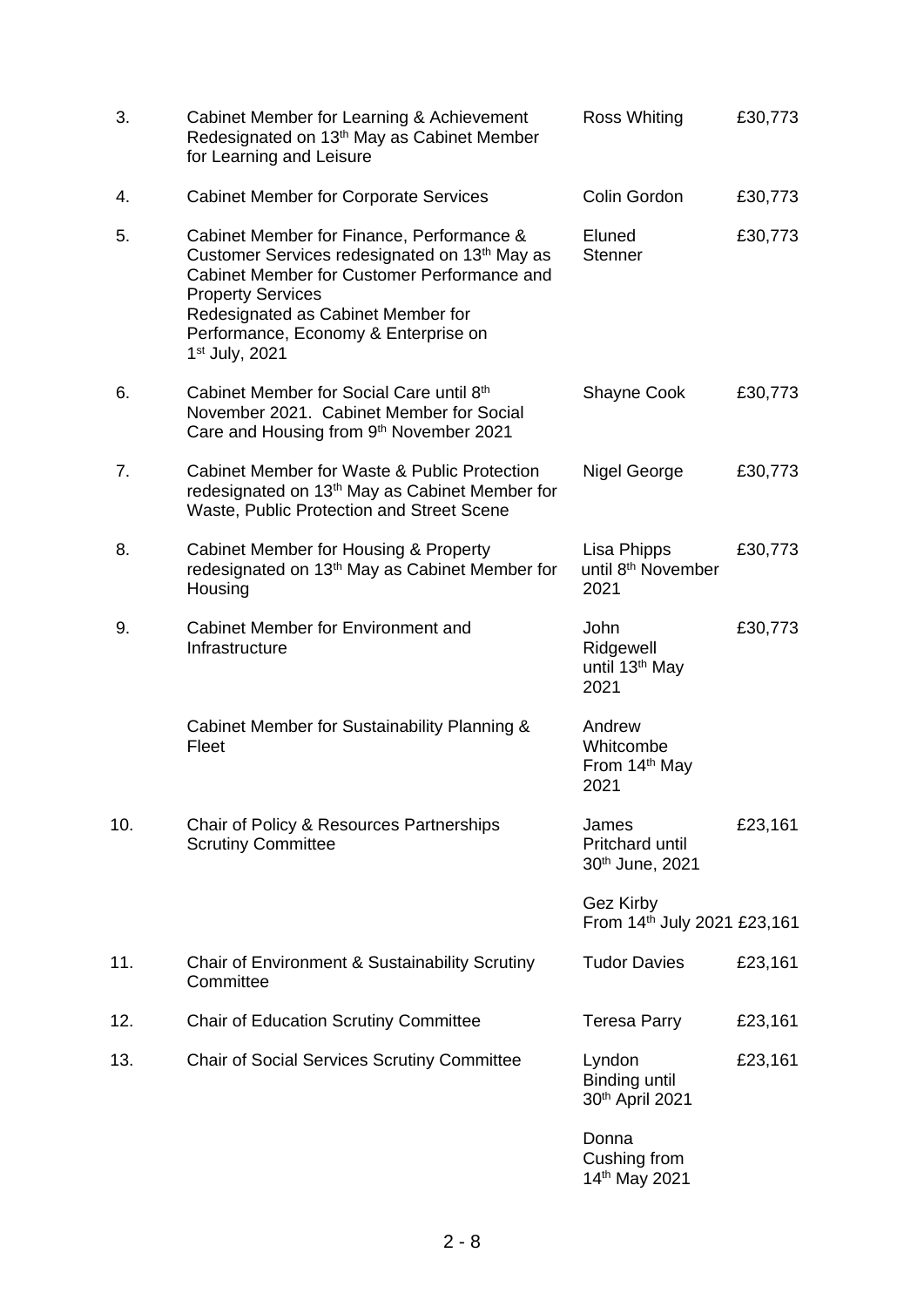| 14. | <b>Chairperson of Licensing Committee</b>                     | Denver<br>Preece (until<br>13th May 2021<br>Julian<br><b>Simmonds</b><br>From 14 <sup>th</sup> May<br>2021          | £23,161 |
|-----|---------------------------------------------------------------|---------------------------------------------------------------------------------------------------------------------|---------|
| 15. | <b>Chairperson of Audit Committee</b>                         | Margaret<br>Sargent                                                                                                 | £23,161 |
| 16. | <b>Chairperson of Planning Committee</b>                      | <b>Roy Saralis</b>                                                                                                  | £23,161 |
| 17. | Leader of the Largest Opposition Group                        | Colin Mann                                                                                                          | £23,161 |
| 18. | <b>Chair Housing &amp; Regeneration Scrutiny</b><br>Committee | Andrew<br>Whitcombe<br>Until 13 <sup>th</sup> May<br>2021<br>John<br>Ridgewell<br>From 14 <sup>th</sup> May<br>2021 | £23,161 |

A maximum of (18) senior salary for Caerphilly County Borough Council may be paid and this has not been exceeded.

| <b>ENTITLEMENT TO CIVIC SALARIES</b>                                                | <b>ANNUAL</b><br><b>AMOUNT OF</b><br><b>CIVIC</b> |                                                            |  |
|-------------------------------------------------------------------------------------|---------------------------------------------------|------------------------------------------------------------|--|
| <b>ROLE</b>                                                                         | <b>MEMBER</b>                                     | <b>SALARY</b>                                              |  |
| Civic Head (Mayor / Chair)<br>Deputy Civic Head (Deputy Mayor / Chair)              | Carol Andrews<br><b>June Gale</b>                 | £23,161<br>£18,108                                         |  |
| <b>ENTITLEMENT AS STATUTORY CO-OPTEES</b>                                           | <b>AMOUNT OF</b><br><b>CO-OPTEES</b>              |                                                            |  |
| <b>ROLE</b>                                                                         | <b>MEMBER</b>                                     | <b>ALLOWANCES</b>                                          |  |
| <b>Chairperson Of Standards Committee</b><br>(until 18 <sup>th</sup> November 2021) | Mr D Lewis                                        | £268 Daily Fee<br>£134½ Day Fee                            |  |
| Parent Governor representative, Education<br><b>Scrutiny Committee</b>              | Mrs T Millington                                  | £210 Daily Fee<br>£105 1/2 Day Fee                         |  |
| Parent Governor representative, Education<br><b>Scrutiny Committee</b>              | Mr G James                                        | £210 Daily Fee<br>£105 1/2 Day Fee                         |  |
| Church Representative, Education<br><b>Scrutiny Committee</b>                       | Mr. M. Western                                    | £210 Daily Fee<br>£105 1/2 Day Fee                         |  |
| Co-Opted Member, Standards Committee                                                | Mr. P. Brunt                                      | £210 Full Day<br>£105 $\frac{1}{2}$ day (up<br>to 4 hours) |  |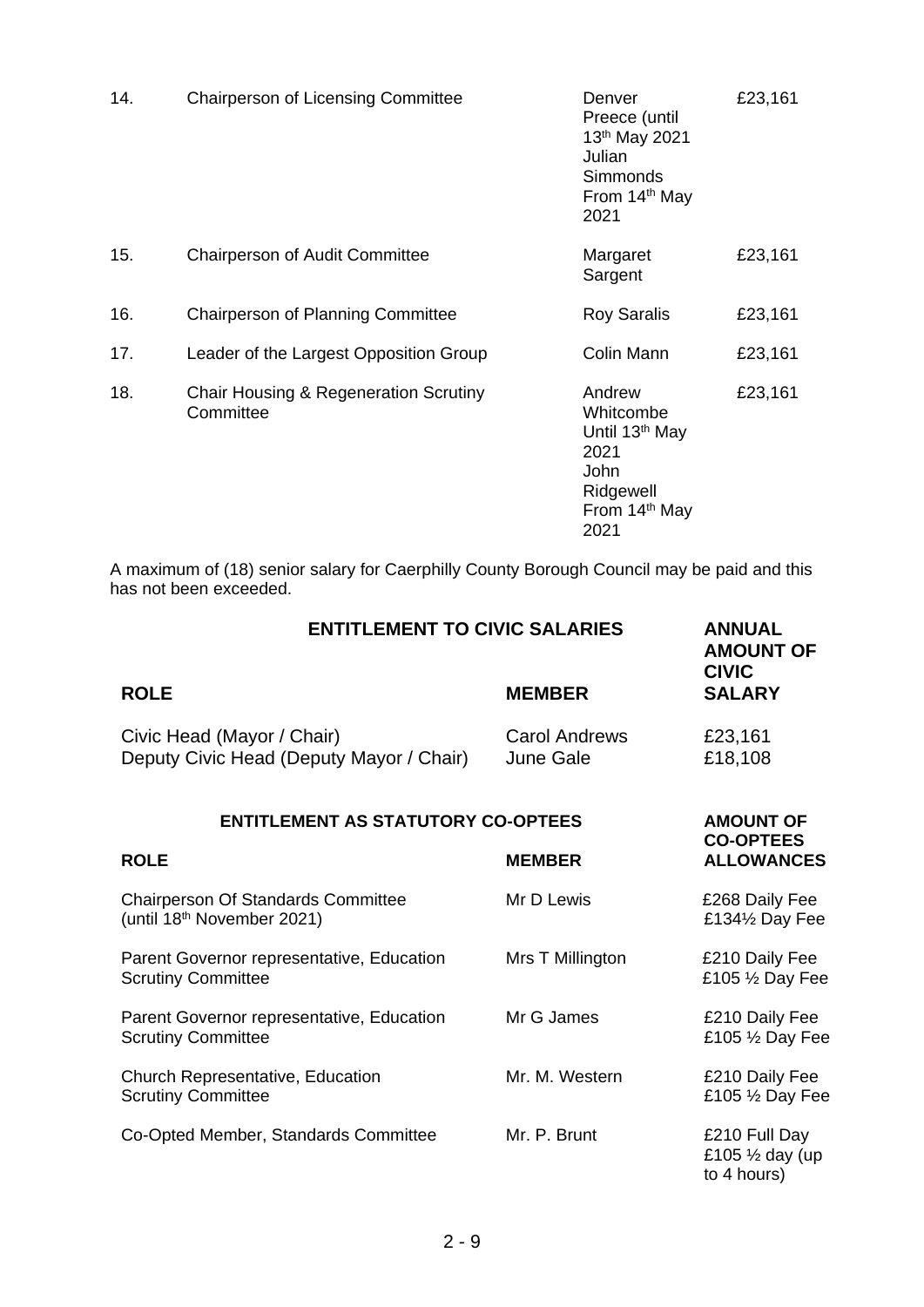| Co-opted Member, Standards Committee | <b>Community Councillor</b><br>Mrs. G. Davies | £210 Full Day<br>£105 $\frac{1}{2}$ Day<br>(up to 4 hours)    |
|--------------------------------------|-----------------------------------------------|---------------------------------------------------------------|
| Co-opted Member, Standards Committee | Mr. J. Card                                   | £210 Full Day<br>Or £105 $\frac{1}{2}$ day<br>(up to 4 hours) |
| Co-opted Member, Standards Committee | Mrs. L. Davies                                | £210 Full Day<br>Or £105 1/2 day<br>(up to 4 hours)           |
| Co-opted Member, Standards Committee | Mr. C. Finn                                   | £210 Full Day<br>Or £105 $\frac{1}{2}$ day<br>(up to 4 hours) |
| Vice Chair, Audit Committee          | Mr. N. Yates                                  | £210 Full Day<br>Or £105 1/2 day<br>(up to 4 hours)           |

# **Contribution towards costs of care and personal assistance**

# All Members

- Formal (registered with Care Inspectorate Wales) care costs to be paid as evidenced.
- Informal (unregistered) care costs to be paid up to a maximum rate equivalent to the Real UK Living Wage at the time the costs are incurred.

**NOTE:** Home broadband lines are offered to all Councillors or they will be provided with a secure key to enable them to access their Email via WiFi if they so wish.

# **SCHEDULE 2**

# **Approved duties**: -

- attendance at a meeting of the Authority or of any committee of the Authority or of any body to which the Authority makes appointments or nominations or of any committee of such a body;
- attendance at a meeting of any association of authorities of which the Authority is a member;
- attendance at any other meeting the holding of which is authorised by the Authority or by a committee of the Authority or by a joint committee of the Authority and one or more other Authorities;
- a duty undertaken for the purpose of or in connection with the discharge of the functions of Cabinet;
- a duty undertaken in pursuance of a standing order which requires a Member or Members to be present when tender documents are opened;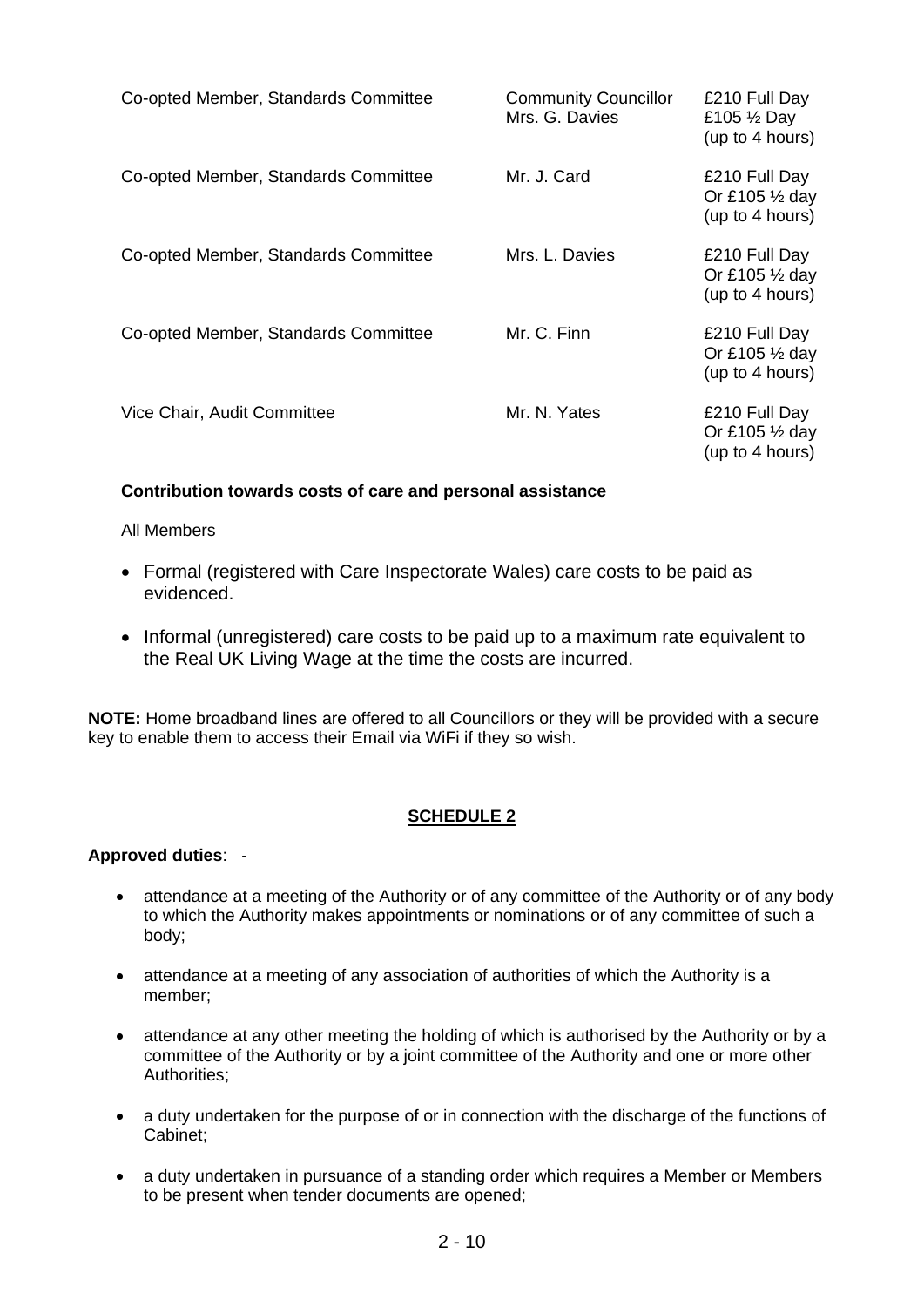- a duty undertaken in connection with the discharge of any function of the Authority which empowers or requires the Authority to inspect or authorise the inspection of premises;
- attendance at any training or developmental event approved by the Authority or its Cabinet;
- the following duties which have been approved by Council:

*NOTE: The Council has decided not to allow for claims for travel within Members' Wards [except as set out in paragraph 7].*

# **SCHEDULE 3**

### **Mileage Rates**

| All sizes of private motor vehicle |                   |
|------------------------------------|-------------------|
| Up to 10,000 miles                 | 45 pence per mile |
| Over 10,000 miles                  | 25 pence per mile |
| <b>Private Motor Cycles</b>        | 24 pence per mile |
| <b>Pedal Cycles</b>                | 20 pence per mile |
| Passenger supplement               | 05 pence per mile |

### **Subsistence Allowance**

The day subsistence rate is up to a maximum of £28 and covers a 24 hour period and can be claimed for any meal if relevant provided such a claim is supported by receipts.

Re-imbursement of alcoholic drinks is not permitted.

#### **Overnight Stay**

The maximum allowances for an overnight stay are £200 for London and £95 for elsewhere. A maximum of £30 is available for an overnight stay with friends or relatives whilst on approved duty.

# **SCHEDULE 4**

#### **Compliance**

- The Authority will arrange for the publication on the council's website the total sum paid by it to each Member and C-opted Member in respect of salary, allowances, fees and reimbursements not later than 30 September following the close of the year to which it relates. In the interests of transparency this will include remuneration from all public service appointments held by elected Members.
- The Authority will publish on the council's website a statement of the basic responsibility of a councillor and role descriptors for senior salary office holders, which clearly identify the duties expected.
- The Authority will publish on the council's website the annual schedule of Member Remuneration not later than 31 July of the year to which the schedule refers.
- The authority will send a copy of the schedule to the Independent Remuneration Panel for Wales not later than 31 July of the year to which the schedule refers.